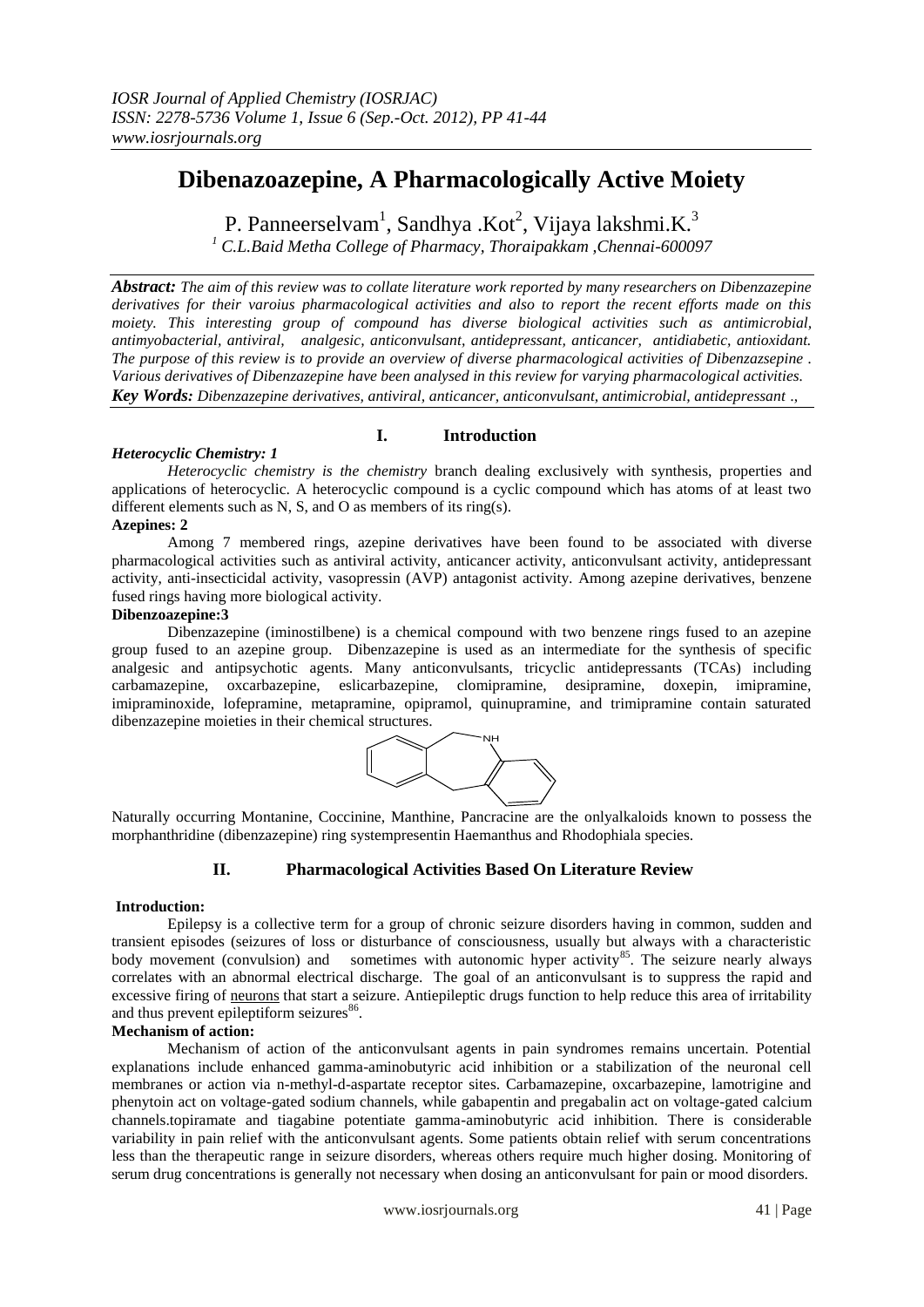Epileptic seizure can be classified into,

- 1. Primarily generalized seizures
- a. Grand-mal epilepsy or tonic-clonic seizure
- b. Tonic seizure
- c. Clonic seizure
- d. Petit-mal epilepsy or absence seizure
- f. Myoclonic seizure
- 2. Partial seizure
- a. Simple partial seizure
- b. Complex partial seizure
- 3. Secondarily generalized seizures or cortical focal epilepsy or jacksonian epilepsy.

#### **Mechanism of action:**

Mechanism of action of the anticonvulsant agents in pain syndromes remains uncertain. Potential explanations include enhanced gamma-aminobutyric acid inhibition or a stabilization of the neuronal cell membranes or action via n-methyl-d-aspartate receptor sites. Carbamazepine, oxcarbazepine, lamotrigine and phenytoin act on voltage-gated sodium channels, while gabapentin and pregabalin act on voltage-gated calcium channels.topiramate and tiagabine potentiate gamma-aminobutyric acid inhibition. There is considerable variability in pain relief with the anticonvulsant agents. Some patients obtain relief with serum concentrations less than the therapeutic range in seizure disorders, whereas others require much higher dosing. Monitoring of serum drug concentrations is generally not necessary when dosing an anticonvulsant for pain or mood disorders. Evaluation methods

The various methods used to evaluate anti-convulsant activity are as follows.

- Mes (maximal electrical shock) method
- Chemical (leptazol) method.
- Kindling method
- rota rod test

Drugs which antagonized convulsion induced by mes, leptazol and kindling are usually useful in grandmal. Petit-maland focal epilepsy respectively. Rota rod test are used to measure the effect of drug on their motor performance.

#### **5.3.2. Experimental method:**

Maximal electro-shock method in mice (mes) anti-convulsant activity of the synthesized compounds were screened by mes method. Phenytoin sodium at the dose of 25mg/kg i.p. Was administered as std drugs for comparison. The test compounds at 2 dose levels of lowdose and high dose were administered i.p. The animals were held in suitable position and the corneal electrodes was placed on the cornea of the rat and apply 50m. A current for 0.2sec after half an hour administration of best compounds. Then the time spent by animal in each phase of convulsion was recorded. The reduction in time or abolition of tonic extensor phases was recorded. Animals in each extensor response was abolished were taken as protected rat.

% protection =  $[(control-test)/control] \times 100$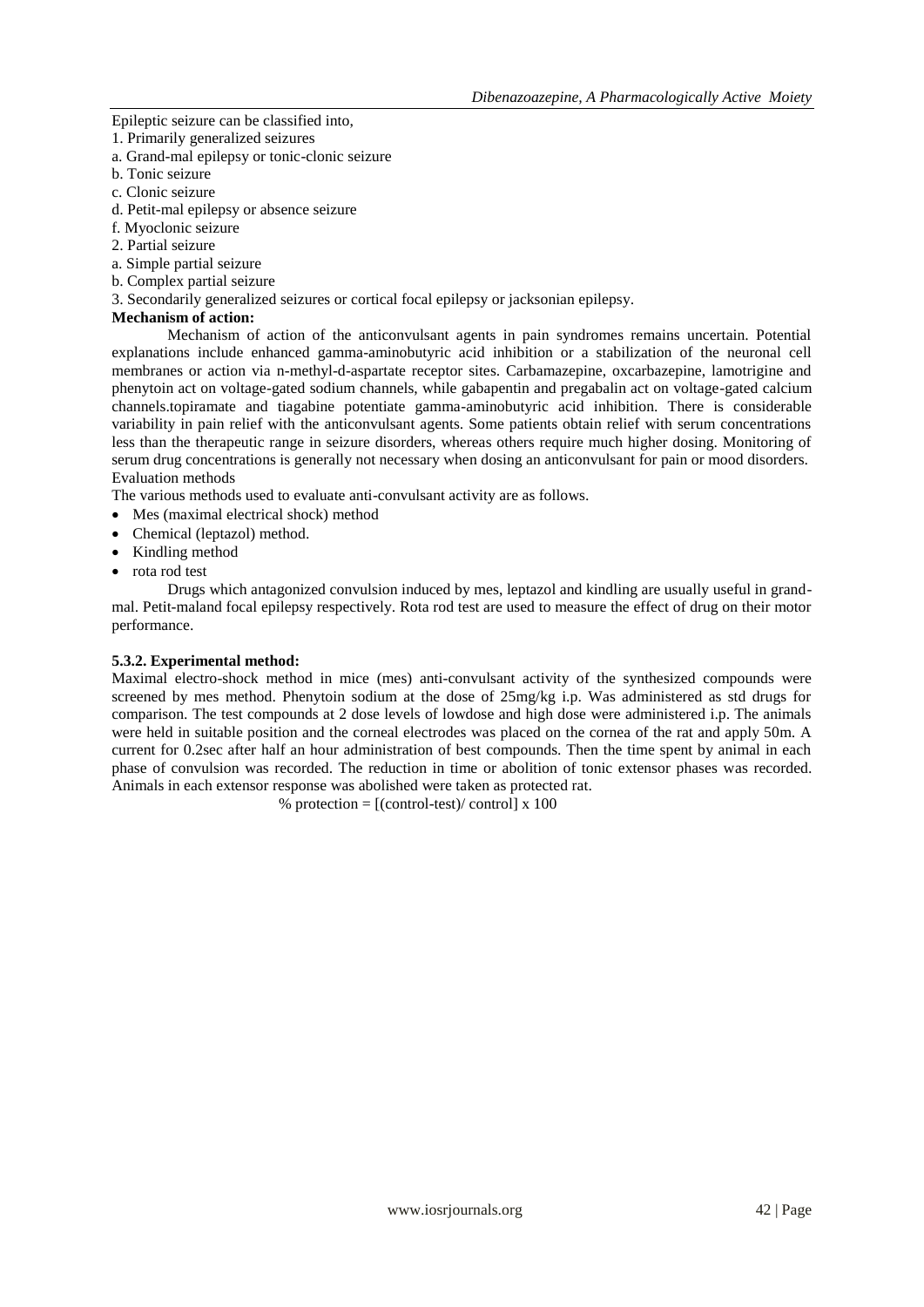| Groups | Treatment       | Dose(mg/kg) | Onset of           | Duration of        | Seizure        |
|--------|-----------------|-------------|--------------------|--------------------|----------------|
|        |                 |             | myoclonic          | myoclonic          | Protection     |
|        |                 |             | seizure            | seizure            | $\%$           |
|        |                 |             | (Sec)              | (Sec)              |                |
| 1.     | Normal          | 10ml        | $124.33 \pm 1.45$  | $135.00 \pm 2.517$ | $\overline{0}$ |
|        | saline          |             |                    |                    |                |
| 2.     | Standard        | 5           | 299.66±0.33        | $5 + 0.57$         | 100            |
|        | Diazepam        |             |                    |                    |                |
| 3.     | D1              | 200         | $195.26 \pm 1.45$  | $56 \pm 1.35$      | 56.15          |
| 4.     | D2              | 200         | $253.00 \pm 0.51$  | $24 \pm 0.52$      | 80.69          |
| 5.     | D <sub>3</sub>  | 200         | $162.86 \pm 0.84$  | 70.96±0.84         | 46.72          |
| 6.     | D <sub>4</sub>  | 200         | $174.33 \pm 0.82$  | $64.53 \pm 0.73$   | 51.58          |
| 7.     | D <sub>5</sub>  | 200         | $231.62 \pm 1.201$ | $36 \pm 1.51$      | 72.24          |
| 8.     | D <sub>6</sub>  | 200         | $157.31 \pm 1.44$  | $76.31 \pm 0.82$   | 43.5           |
| 9.     | D7              | 200         | $223.56 \pm 1.15$  | $42 \pm 0.55$      | 68.73          |
| 10.    | D <sub>8</sub>  | 200         | $246.33 \pm 1.74$  | $31 \pm 0.59$      | 77.71          |
| 11.    | D <sub>9</sub>  | 200         | 211.09±0.61        | 44.98±0.29         | 79.42          |
| 12.    | D10             | 200         | $204 \pm 0.19$     | $52 \pm 1.51$      | 63.12          |
| 13.    | D11             | 200         | $265.33 \pm 1.453$ | $22.66 \pm 0.88$   | 96.1           |
| 14.    | D <sub>12</sub> | 200         | $179.66 \pm 1.73$  | $61.66 \pm 0.85$   | 53.82          |

|  |  | Effect of test molecules on seizure level in PTZ induced diabetic rats |
|--|--|------------------------------------------------------------------------|
|--|--|------------------------------------------------------------------------|

The values are expressed as Mean± SEM, n=3



# Effect of test molecules on seizure level in PTZ induced diabetic rats